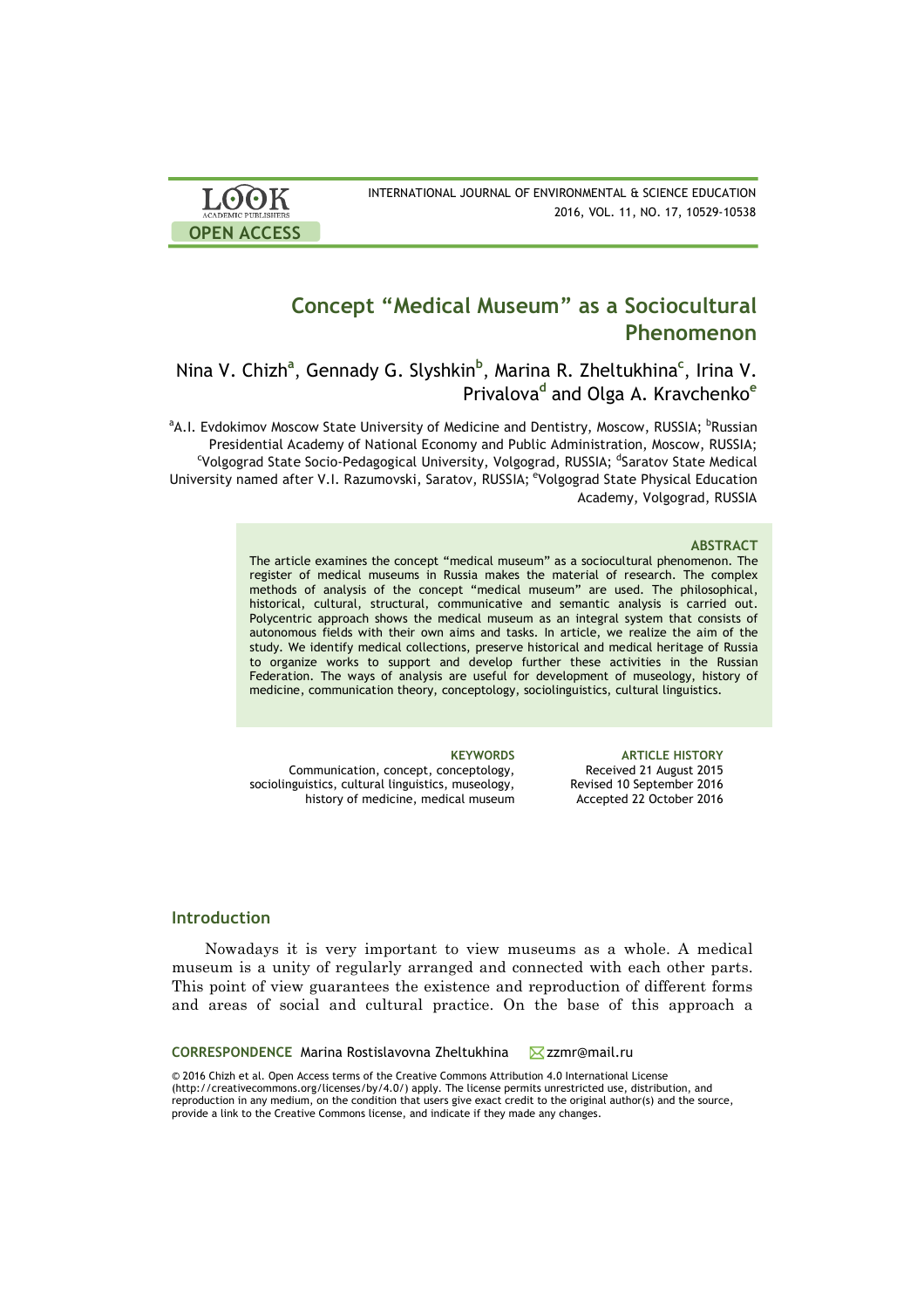polycentric medical museum model is being formed. There are three interrelated and interdependent aspects of the concept polycentric medical museum model (Janeke, 2014):

1) Artifacts. This aspect guarantees the recording of historical processes and includes the medical museum activity connected with collecting, keeping, saving and investigating museum objects and collections, which includes funds acquisition, keeping process, research and fund work, restoration, etc. The leading role will be played to laws and regulations determining the turnover of cultural relics.

2) Images. This aspect guarantees direct cooperation with a visitor and society. This will provide the opportunity to perform and interpret medical museum collections in a new way using the most popular in the society informative component of medical museum objects. Together with this process, it will be possible to actualize the new meanings of medical museum objects as well as a gradual re-thinking of medical museum collections and the creation of a new medical museum image.

3) Missions. This aspect is to decide the issues proposed by different institutes, visitors and the medical museum itself. The realization of medical museum missions with the help of the fields of images and artifacts initiates a very special medical museum process. This process we can characterize as a creation of performance standards.

Polycentric medical museum model unites the medical museum structure and function, promotes to extend the framework of a medical museum stereotype dealing with it in its new capacity. This model helps the medical museum to adapt naturally and successfully in the changing world.

# **Literature Review**

A concept "medical museum" as a sociocultural phenomenon is an institution or structural unit of the organization that uses exhibition, accounting stock, cultural, educational and research technologies to shape attitudes of the target audience towards life and health as the greatest social values and knowledge about scientific and practical activities for the preservation and strengthening of health, about the historical and modern diagnostic tools, treatment and prevention of diseases (Pashkov, Slyshkin & Chizh, 2014; Zheltukhina, 2015; Zheltukhina et al., 2016). Functional-axiological basis of medical museums is to focus on the solution of public health problems. Medical museums are different from medical collections in museums composed of other types, where they are not only a part of the collections and exhibitions, without performing the main functions of the medical museum.

This article continues the series of publications (Pashkov & Chizh, 2014; Pashkov, Slyshkin & Chizh, 2014, 2016a, 2016b; Pashkov et al., 2015; Chizh, 2016; Pashkov et al., 2016), dedicated to a medical museum as a unique sociocultural phenomenon that has arisen as a result of the integration of health care and cultural and educational activities.

An example of a medical collection in a non-core museum is a collection of anatomical specimens and medical instruments of the XVIII century in the Museum of Anthropology and Ethnography named after Peter the Great, Russian Academy of Sciences. Anatomical and medical collections are kept and exhibited in the museum as part of the historical heritage of the museum that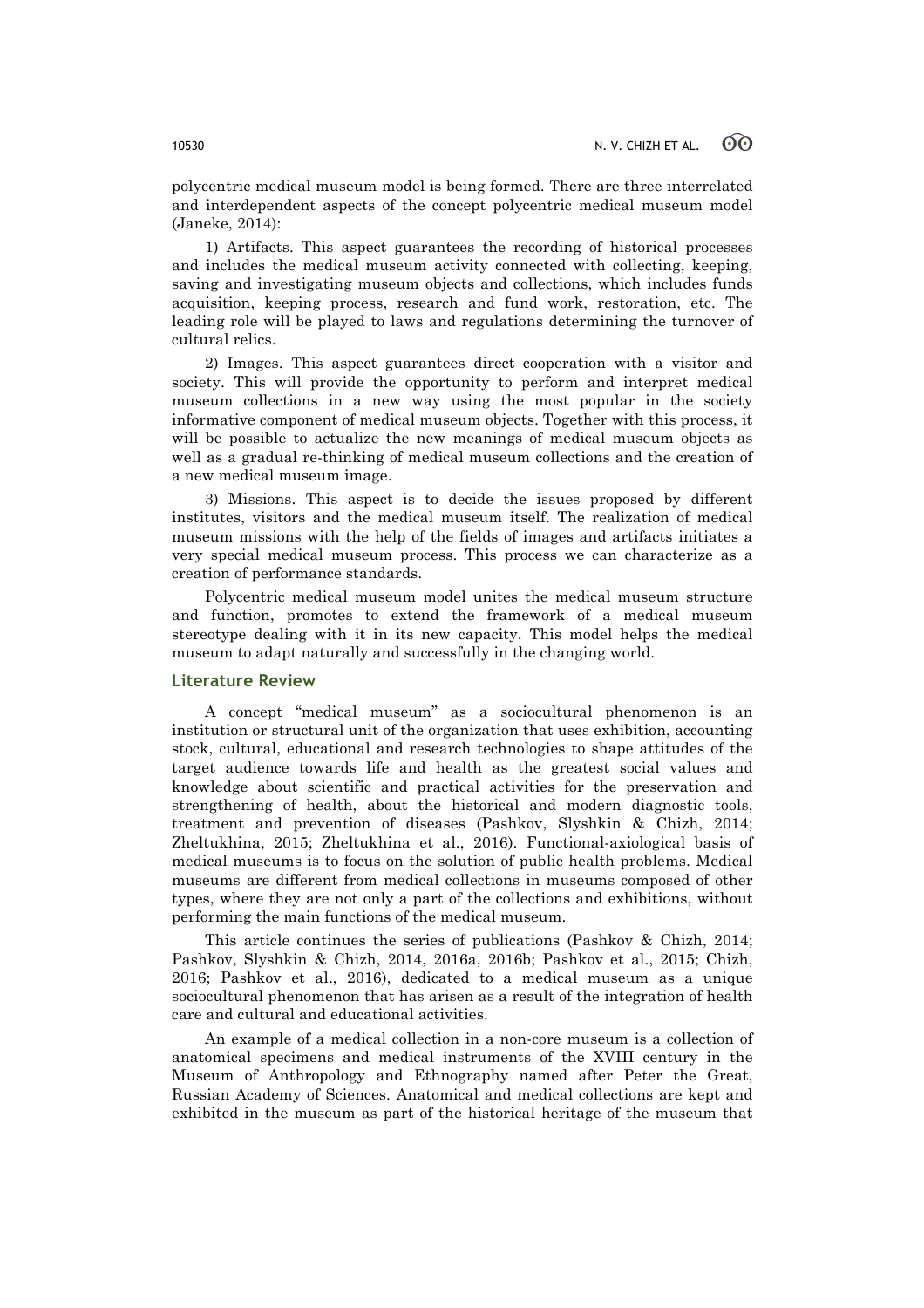was the beginning of its collection. In XVIII - XIX centuries, the museum would form the collection at the expense of academic expeditions fees and would solve the problem of supplying the Academy of Sciences with the samples of Russian and foreign ores and minerals; here the flora and fauna of Russia were studied; here there were brought from expeditions everyday objects, beliefs of different peoples of Russia, and later the whole world, finds from the "ancient tombs" that is everything that initiated the development of the sciences of ethnography and archaeology. This radically changed the profile of the museum; its anatomical and medical collections have become only history (Cullen, 1894; Cole, 1914; Stephens, 2008).

In the contemporary environment of national museums there are a few medical museums with the status of an autonomous organization (for example, the Military Medical Museum). Museums which are a subdivision of medical profile organizations dominate. The following types can be distinguished among them:

1) museums - structural subdivisions of educational medical organizations;

2) museums - structural subdivisions of medical research organizations;

3) museums - structural subdivisions of medical organizations;

4) museums - structural subdivisions of health authorities.

Abroad, there are a number of large medical museums with the organizational autonomy. The most important category of classification of museums is a museum profile, which determines the composition of collections, display themes, the contents of scientific research and has an impact on all areas of museum activity. Medical museums are not included in the scope of a single profile of the museum. From the point of view of a profile classification among medical museums there can be distinguished branch museums in medical science and health services, natural science museums (anatomical, histological, etc.), historical and household museums (e.g. the Museum of county medicine named after V.M. Bekhterev). In addition, as part of medical museums there are elements of an art museum (e.g., collections of art of the mentally ill in the museums of psychiatry, works of art, dedicated to the patron saints of the medical art in the museums of the history of medicine). Most medical museums are complex, i.e., combining several traditional profiles.

From the point of view of the classification according to the type of stored historical, cultural and natural heritage, the following museums are distinguished in museology: collection, ensemble and environmental. Among medical museums there dominate collection museums, i.e. museums, in which the collection of movable material objects is the bedrock of the activity. Ensemble museums are also presented (e.g. The Sigmund Freud Museum in Vienna, San Servolo Insane Asylum Museum, Old Operating Theatre Museum and Herb Garret).

From the perspective of the target audience, among medical museums there can be singled out the ones aimed at the general public (as a rule, these are independent museum organizations), the limited non-specialized audience (for example, the target audience of the museum of medical institutions includes patients of the institution), specific audience (the target audience of museums of research institutions is experts in specific scientific field).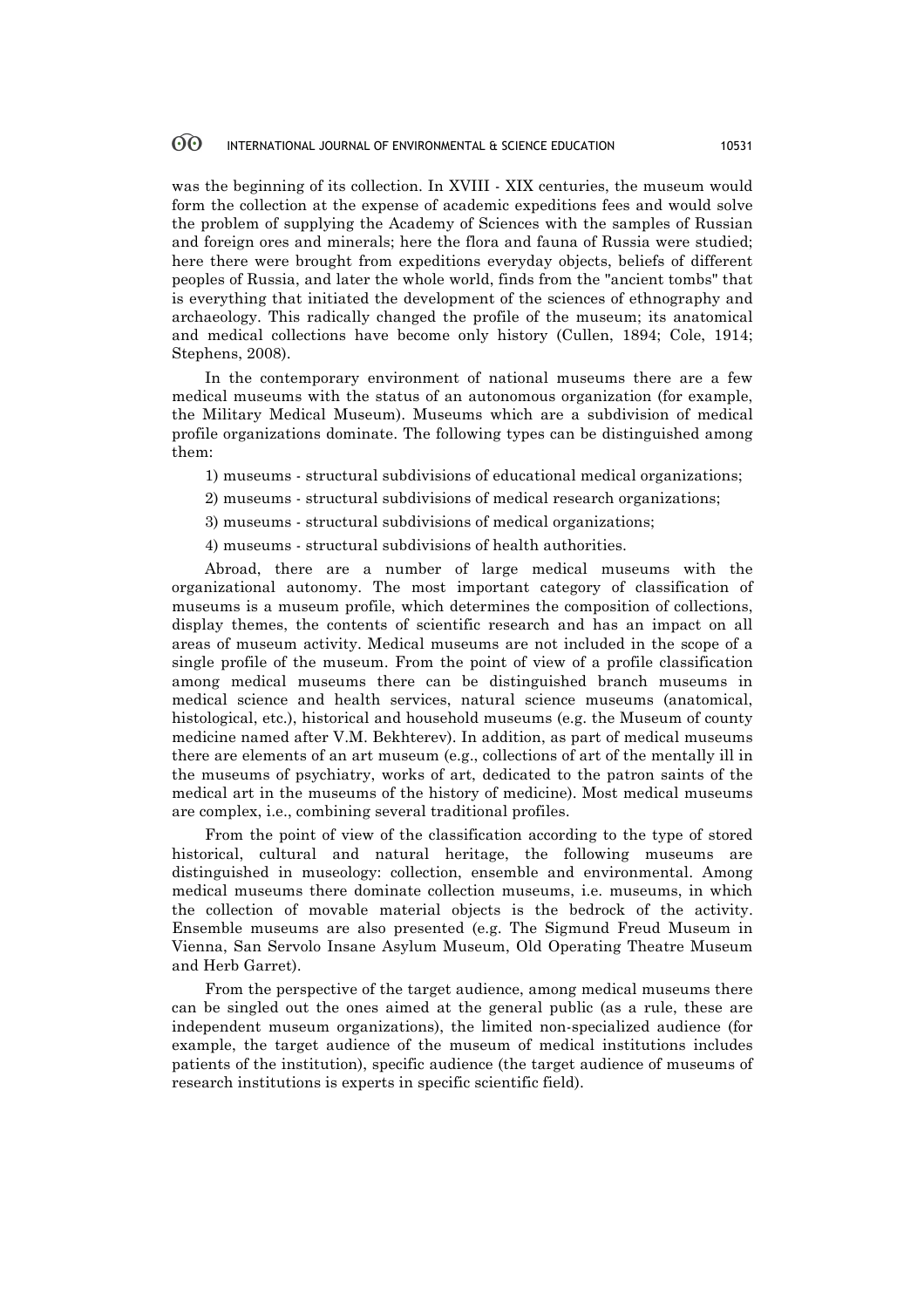The formation and optimization of the network infrastructure of the specialized establishments are the most important factor that ensures consistency of approach in any field of activity. Therefore, a significant step in the development of the Russian museum studies should be considered to be the emergence of the Register of medical museums in Russia, compiled in accordance with the Work Plan of the Council on the development of historical and medical museums under the Ministry of Health of the Russian Federation. The Council was formed by the order of the Ministry of Health of Russia № 527 of August 5, 2013 (The Chairman of the Board is the Deputy Minister of Health of the Russian Federation I.N. Kaghramanyan).

# *Aim of the Study*

The aim of the study is to identify medical collections, to preserve historical and medical heritage of Russia, to organize works to support and develop further these activities in the Russian Federation.

## *Research questions*

The overarching research questions of this study were as follows:

Is the concept "medical museum" a sociocultural phenomenon?

How can we analyze the concept "medical museum" with its social functions in changing societies?

How can we identify specific Russian characteristics of the concept "medical museum" that might have universal application?

## *Methods*

The register of medical museums in Russia makes the material of research. For achievement of a goal of research, we use complex methods of analysis of the concept "medical museum": the philosophical, historical, cultural, structural, communicative and semantic analysis. Concept approaches towards medical museum activity in use till nowadays have interpreted not a medical museum but only separate elements or the reasons of its existence, which are used by different not even related to each other fields of science and cultural practice. Analyzing a concept "medical museum" as a sociocultural phenomenon we focuse on one or several aspects of admitted importance. This approach in its essence is an overweighted one and forms a monocentric museum model that does not allow viewing a phenomenon of a modern medical museum with all its changing social functions. As a result, the crisis of museums as a social institution is being talked about. In the cultural sphere medical museums tend to be reserve and self-sufficient that prevents them from the necessary adaptation to the changing conditions of the "one time" world. Our time demands a culturological and philosophical approach to the medical museum fundamental nature perception. Polycentric approach shows the medical museum as an integral system. This system consists of autonomous fields with their own aims and tasks (Janeke, 2014).

# **Data, Analysis, and Results**

The Register is the first official anthology in which, on the basis of application forms developed by K.A. Pashkov et al. (2016), the head of the Department of History of Medicine MSMDU named after A.I. Yevdokimov, and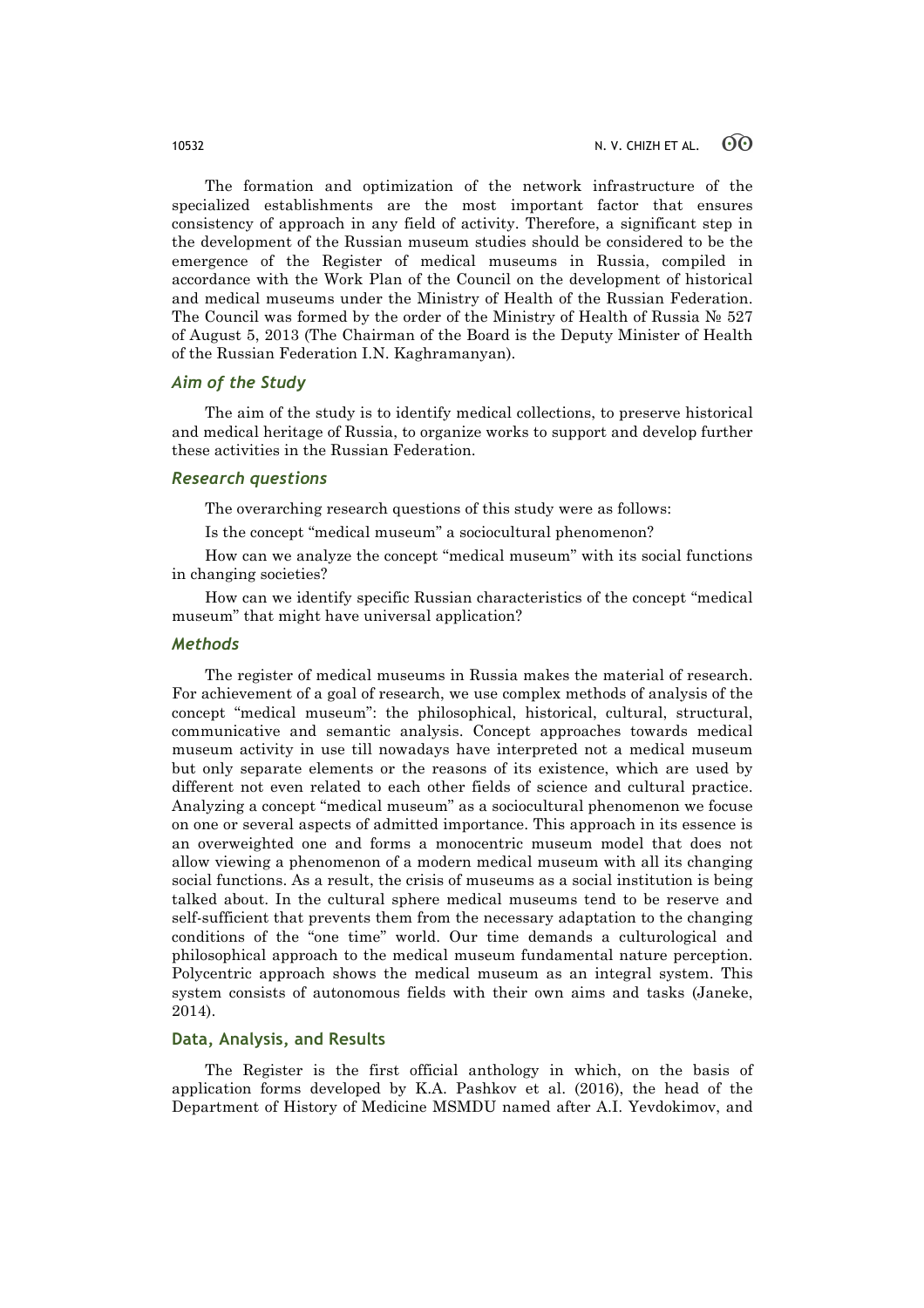N.V. Chizh (2016), the head of the Museum of the History of Medicine MSMDU named after A.I. Yevdokimov, on personal will of the founders, the collectors and keepers there is formed the preliminary pattern of existing in the Russian Federation museums and historical collection assemblies of historical medical focus.

To be included in the Register (a letter from the Russian Ministry of 13.12.2013 № 16-1 / 10 / 2-9377) all medical museums and collections, the museum room, constantly operating expositions in the structure of medical, scientific, educational institutions as well as those whose activities are carried out on a voluntary basis were suggested. Corresponding letters were sent to the heads of health authorities of the subjects of the Russian Federation, health care institutions of the Russian Federation, directors of scientific institutions and university rectors within the jurisdiction of the Ministry of Health of Russia.

At the moment, the Register has recorded 168 museums from 64 subjects of the Russian Federation. As a primary principle of structuring the information base the regional principle has been elected, which allows to see the geography of representation of medical museums in the Russian Federation.

The official placement of the Register on the Internet in accordance with the decision of the Council for the development of historical medical museums under the auspices of the Ministry of Health of Russia is set at the historical and medical portal "historymed" (Pashkov, 2002-2016), which includes a special section "the Register of medical museums of Russia". Additionally, the printed version of the Register was published in 2014.

Updating of the Register is regularly conducted by the staff of the Development Centre of historical medical museums in the Russian Federation, established by order of the Ministry of Health of the Russian Federation of 15.02.2015, No. 48.

As already mentioned, at October 19, 2016 the information database includes information about 168 medical museums or museums that store medical collections from 64 subjects of the Russian Federation. About 97% of them are departmental subordinate to the Ministry of Health, the remaining 3% are the museums and exhibition centers within the jurisdiction of the Ministry of Culture.

The Register provides extensive information about the history of the formation of medical museums in Russia. The register presents the medical museums, which appeared in pre-revolutionary Russia, for example, The Museum of macropreparations of the Department of pathological anatomy with sectional course of State budget educational institute of higher education Perm State Medical Academy named after Academician E.A. Wagner attached to the Russian Ministry of Health.

After the revolution of 1917 a number of museums of history of medical fields were established. Among them there is the Museum "History of pharmacy in St. Petersburg" founded in 1919 and renovated at the beginning of 2004, and the Museum of the Federal state budget institution "Russian Scientific Centre of Radiology and Surgical Technologies" of the Ministry of Health of Russia, opened in 1919.

The majority of medical museums represented in the Register were founded in the period from 1980s to 2000s. It should be noted that construction of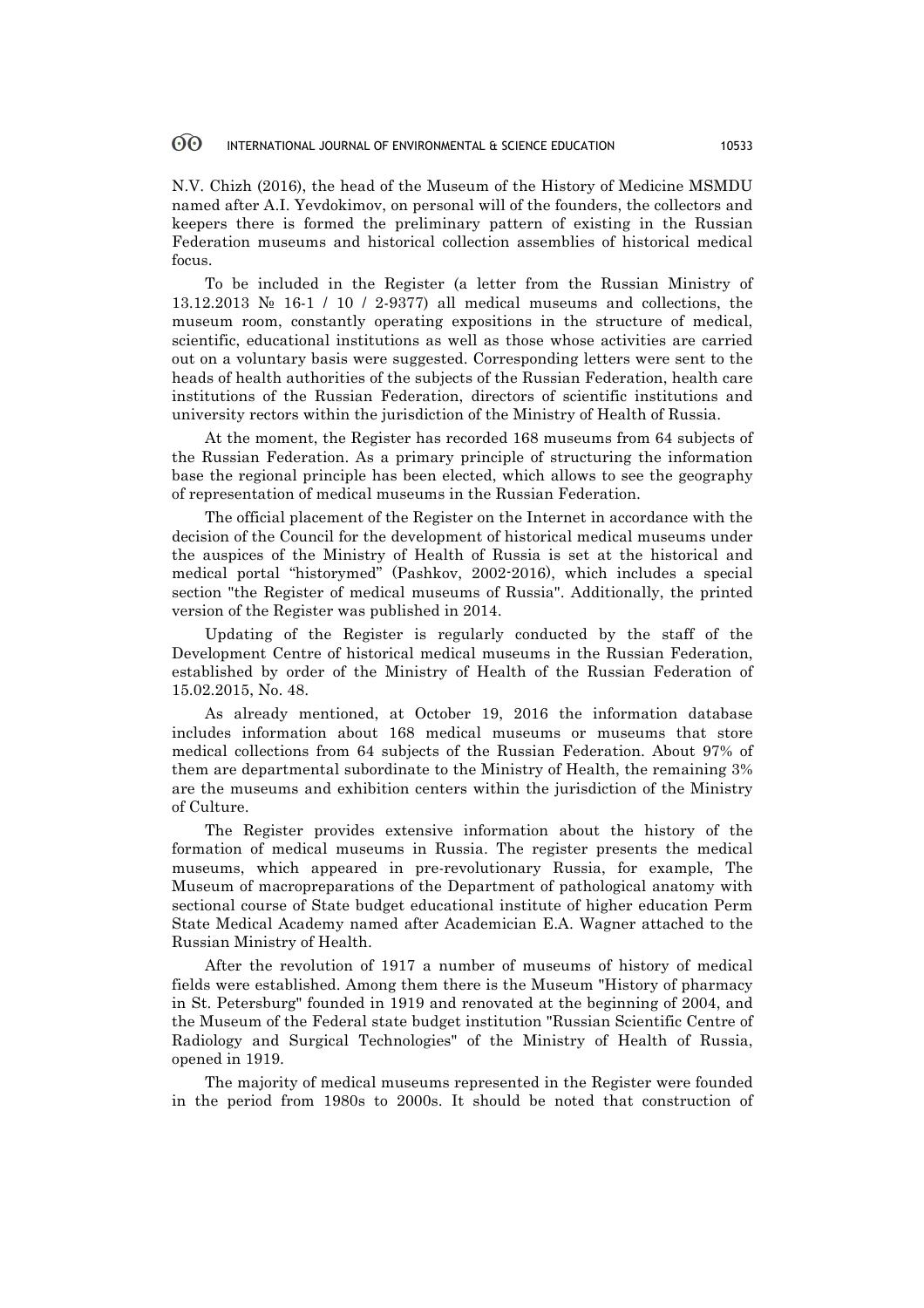museums continues at the present. An example of this can be established in February, 2014 "the Museum of medicine of the Kaluga region" and opened in June, 2016, "The Museum of the History of Irkutsk State Medical University."

80% of Russian museums are museums established on the basis of educational institutions (universities, colleges), and the museums established in health care institutions (hospitals, clinics, research institutes).

Among the museums of the universities such a traditional for medical educational institutions functional type as museums of textbooks has remained. Our database includes information about such museums. For example, there are two museums of such kind in Perm State Medical Academy named after Academician E.A. Wagner attached to the Russian Ministry of Health. They are The Anatomical Museum named after V.K. Schmidt and The Museum of macropreparations of the Department of pathological anatomy with sectional course.

The majority of medical museums represented in the register, are museums of specific institutions that reflect their history. These museums were created to anniversaries. Almost all the exhibits demonstrate portraits, personal belongings, scientific works of scientists who have contributed to the development of the institution and medicine in general. In some cases, the interior of outstanding scientists' memorial rooms is also displayed. An example would be the interior of Professor E.M. Lepsky's surgery set up in the Museum of History of Kazan State Medical Academy (M.D., Head of the Department of childhood diseases in 1921-1953): a desk, a chair, microscopes, a typewriter, a library with a personal stamp, foreign books, with the translations made by the owner in the margins. There can be some displays of this kind in the university. So, the Museum of the History of Medicine of Altai represents memorial rooms of such professors as Y.M. Dederer., Z.S. Barkagan, I.I. Neimark.

Among the medical museums included in the register, 4% are of a memorial character, and are dedicated to a specific scientist. For example, The Memorial Museum of V.M. Bekhterev attached to the Federal state budget institution "Saint Petersburg scientific research psychoneurological institute named after V.M. Bekhterev" of the Ministry of Health of the Russian Federation was organized in 1957 and reflects the biography of the scientist.

In nine regions of the Russian Federation there are museums of local history focus, demonstrating the history of medicine development in the cities and regions. These include the Museum of county medicine named after V.M. Bekhterev attached to State budget institution of culture of the Republic of Tatarstan, Yelabuga state historical-architectural and art sanctuary museum, The Museum of the history of development of health of the Republic of Dagestan, the Room Museum of the dermatological service of the Republic of Bashkortostan, and Museum of the history of medicine of the Altai Republic (Altai region, Rubtsovsk), etc.

Collections of about 77% of the museums represented in the database, range from 1,000 and 5,000 units of storage of basic scientific auxiliary fund. 3% of the museums have in their collections less than 1,000 museum objects, 18% - from 5,000 to 20,000 and 2% - more than 20,000 items. For example, 5,787 storage units are contained in The Museum of history of the Pacific state medical university in Vladivostok.  $12,179$  items (in fixed assets  $-8,726$  units) are stored in the Museum of the History of Medicine in the city of Chelyabinsk in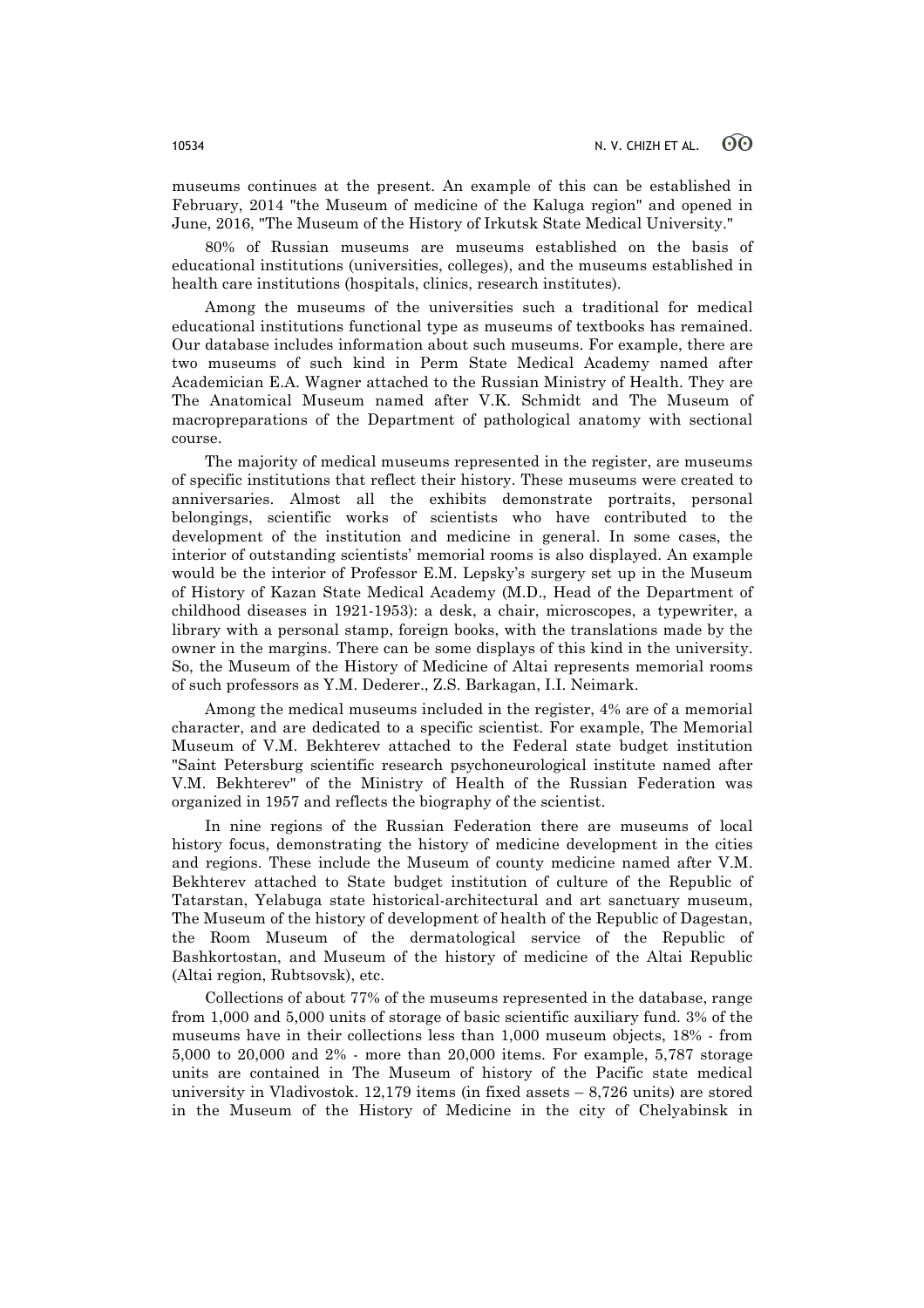Municipal budgetary healthcare institution of the Order of the Red Banner city clinical hospital № 1 in Chelyabinsk.

The basis of museum collections comprises documents, photographs on the history and current state of companies, medical instruments, personal belongings, furniture of the offices of scientists, medical equipment, documents, books, photographs, and portraits of famous doctors, scientists. Peculiar kinds are museums of military and labor glory. There are 3% of them in our database. The basis of the collections of these museums is items, personal belongings, medical equipment of the employees who participated in the fighting during the Great Patriotic War or the home front workers.

All these items require different storage conditions. However, 97% represented in the database of museums do not have specially adapted rooms for the storage of museum objects by type and source types. All museum exhibits are stored in a single room of 30 to 80 square meters and under the same temperature and humidity conditions. The exceptions are the museums within the jurisdiction of the Ministry of Culture to State budget institution of culture of the Republic of Tatarstan, "Yelabuga state historical-architectural and art sanctuary museum" (SBICRT YSHAandAS) and the Municipal cultural institution "Museum exhibition centre" in Zarechny in the Penza region, which comply with the requirements for storage of museum objects.

Saratov State Medical University is proud of possessing two museums – the History museum and the Human Anatomy museum. These museums house various exhibits and serve different needs of their visitors.

The History museum was founded in 1985 to display the exhibits presenting the information about the work of the University since the moment of its inception in 1909 up to the present time. One can see here original documents, photos of medical scientists of the late 19th and early 20th centuries. As well as personal belongings of the professors at the time, old medical equipment and tools, photo albums, awards, etc. The museum unfolds the story of the medical thought evolution through exhibiting real artifacts and names (Zheltukhina et al., 2016). Fresh students have a unique opportunity to create awareness about the place where they are going to be educated. The showcases of the museum contain the materials reflecting all stages in the development of medical education in the Volga region. The administration of the museum plans to open a special hall devoted to the new ways of treatment and the achievements of local medical workers (Saratov State Medical University named after V. I. Razumovsky. History museum, 2000-2016).

The Human Anatomy museum is located at the Department of Anatomy of Saratov State Medical University. The Human Anatomy museum started its history in 1909 and nowadays it is one of the biggest in Russia. Among the exhibits are the works of outstanding scientists-anatomists of our country and the exhibits that were created by the anatomists who worked for the University. The showcases are devoted to displays on a detailed structure of the human body, its variability, development and abnormal development, phylogenesis and ontogenesis; and also there are showcases that cover the history of the discipline (Zheltukhina, 2014b; Zheltukhina et al., 2016). The first museum exhibits, displayed to the present, were: the man-sized brain model, the model of a two week old embryo, the model of deep facial blood vessels, and the skeleton of a newborn. Besides, the museum features a series of oil paintings of individual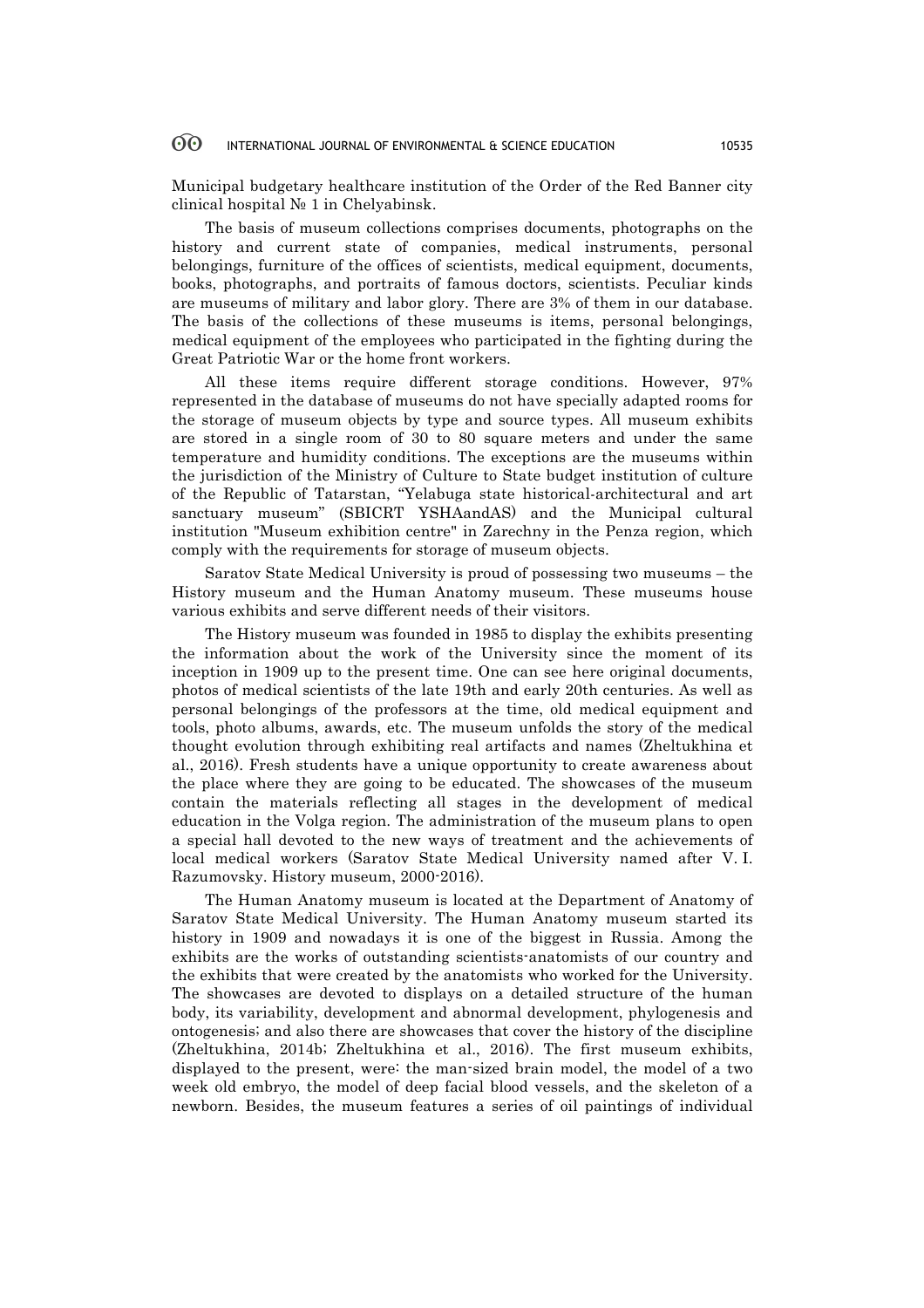organs and systems. The most frequent visitors of the Anatomy museum are first and second year students who study the Anatomy discipline. However, senior students and postgraduate students also come to this place do their research work. This free-access museum is open to the general public and one can see there schoolchildren with their biology teachers, and all those who are interested in medicine and anatomy (Saratov State Medical University named after V. I. Razumovsky. Anatomy museum, 2000-2016).

About 80 % of the medical museums have one employee on the staff that is the Head (Director) of the museum, who ensures the fulfillment of basic social functions of the museum: documenting, storing objects from the museum collections, education and upbringing (museum communication) (Blumberg et al., 1967; Farr, 1995; Privalova, 2003; Major & O'Brien, 2005; Bates, 2008; Pellico, Friedlaender & Fennie, 2009; Silverman, 2010; Gaufberg & Ray, 2011; Andres et al., 2012; Miller et al., 2013; Pashkov, Slyshkin & Chizh, 2014; Zheltukhina, 2014a; Evans, Johnson & Krucoff, 2016; Gooding et al., 2016; Pashkov, Slyshkin & Chizh, 2016a, 2016b; Zheltukhina et al., 2016). 10% of museums take two-three employees on the staff. Only 10 % have more than three people. Among institutions with a full staff of the museum there is the Museum of county medicine named after V.M. Bekhterev as part of Yelabuga state historical-architectural and art sanctuary museum and the Museum of the History of Medicine in the city of Chelyabinsk in Municipal budgetary healthcare institution of the Order of the Red Banner city clinical hospital № 1 in Chelyabinsk. Museum "History of medical education in Sakhalin" includes two parts – exhibition and excursion.

All museums represented in the database perform a communicative function. Both overall and thematic excursions are designed in museums. For example, a series of excursions of the Museum of history of the Pacific state medical university in Vladivostok includes thematic tours for students of PSDU "Medical Profession is a feat", vocational guidance excursions for pupils of secondary schools "Compassion and moral heroism of the doctor", etc.

Data processing of the information database of the Register of medical museums in Russia continues. We have presented only some preliminary results. The list of museums included in the database is increasing. However, we can already state that the establishment of a Register marks a qualitatively new stage in the development of the medical museum activities in the Russian Federation that is the formation of integrated communicative space of the medical museology.

# **Conclusion and Recommendations**

Implications and recommendations for future studies are as follows. Based on findings of this study we can compare all medical museums in Russia. It should be noted that our future study could form integrated communicative space of the medical museology. It is recommended that linguistic, cultural, philosophical and historical development of research should include complex methods, which were integrated into research process and should be discussed by experts in their fields. The next step in the development of medical museology as an independent research direction will be the creation of the encyclopedia "Medical museology", which is currently being implemented by the staff of the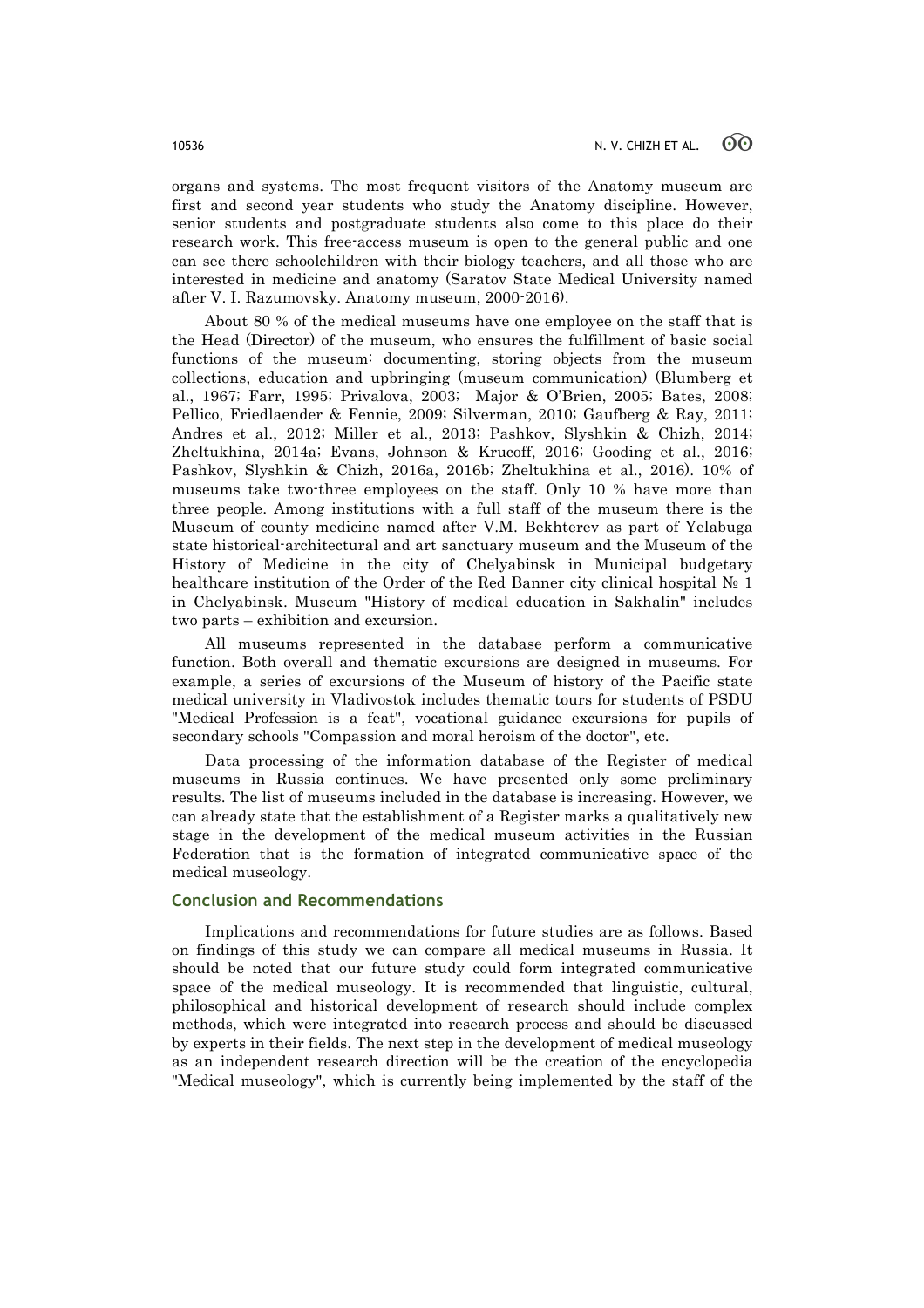Development centre history of medical museums of Moscow state medical dental university named after A.I. Evdokimov.

### **Disclosure statement**

No potential conflict of interest was reported by the authors.

### **Notes on contributors**

**Nina Vasilyevna Chizh** is a Deputy Director of Centre for Russian Historical Medical Museum Development at the A.I. Evdokimov Moscow State University of Medicine and Dentistry, Moscow, Russia.

**Gennady Gennadievich Slyshkin** holds a PhD in philology and now is a full professor, a Director of Linguistics and Professional Communication Centre at the Russian Presidential Academy of National Economy and Public Administration, Moscow, Russia.

**Marina Rostislavovna Zheltukhina** holds a PhD in philology and now a full professor of Theory of English department at the Volgograd State Socio-Pedagogical University, Volgograd, Russia.

**Irina Vladimirovna Provalova** holds a PhD in philology and now is a full professor of Russian as a Foreign Language department at the Saratov State Medical University named after V.I. Razumovski, Saratov, Russia.

**Olga Alexandrovna Kravchenko** holds a PhD in philology and now is an associate professor of Foreign Languages department at the Volgograd State Physical Education Academy, Volgograd, Russia.

### **References**

- Andres, J., Trinkley, R., Stone, L., Tang, R., Hudson, W. A. & Khandelwal, S. (2012). Art of Analysis: A Cooperative Program between a Museum and Medicine. *Journal for Learning through the Arts, 8,* 1-13.
- Bates, A.W. (2008). Indecent and Demoralising Representations Public Anatomy Museums in Mid-Victorian England. *Medical History, 52(1),* 1-24.
- Blumberg, J.M., Smith, B.H., Leepter, C.K., Cowart, E.C., Richards, O.W., Purtle, H.R. & Ey, J.A. (1967). *The Billings Microscope Collection of the Medical Museum Armed Forces Institute of Pathology,* Washington: The American Registry of Pathology, 156-161.
- Chizh, N.V. (2016). The Museum of Medicine of RAMS: the Results of the Census, the Future of the Collections. *Materials of the IX All-Russian Conference "The History of Dentistry", Dentistry in Russia: Medicine and Society. Readings Dedicated to the Memory of G. N. Troyansky. Medical Museums of Russia: State and Perspectives of Development.* Moscow: Pechatnyy Dom "Magistral", 175-179.
- Cole, F.J. (1914). History of the Anatomical Museum. *A Miscellany Presented to John MacDonald MacKay.* Liverpool: University of Liverpool, 302-317.
- Cullen, W. (1894). The Wistar Museum of Anatomy. *The Pennsylvania Magazine of History and Biography, 18(1)*, 90-96.
- Evans, B.D., Johnson, H.S. & Krucoff, C. (2016). Health and Wellness in Our Communities: The Impact of Museums. *Journal of Museum Education, 41(2)*, 77-81.
- Farr, R. (1995). Representations of Health, Illness and Handicap in the Mass Media of Communication: a Theoretical Overview. *Representations of Health, Illness and Handicap.* In I. Markova and R. Farr (Eds.). Chur: Harwood Academic Publishers, 3-29.
- Gaufberg, E. & Ray W. (2011). Reflection in a Museum Setting: The Personal Responses Tour. *Journal of Graduate Medical Education, 3(4),* 546-549.
- Gooding, H.C., Quinn, M., Martin, B., Charrow, A. & Katz J. T. (2016). Fostering Humanism in Medicine through Art and Reflection. *Journal of Museum Education, 41(2),* 123-130.
- Janeke, K. (2014): Museum model transformation: monocentric to polycentric. July 3, 2014. http://museumspoliticsandpower.org/2014/07/03/museum-model-transformation-monocentricto-polycentric-